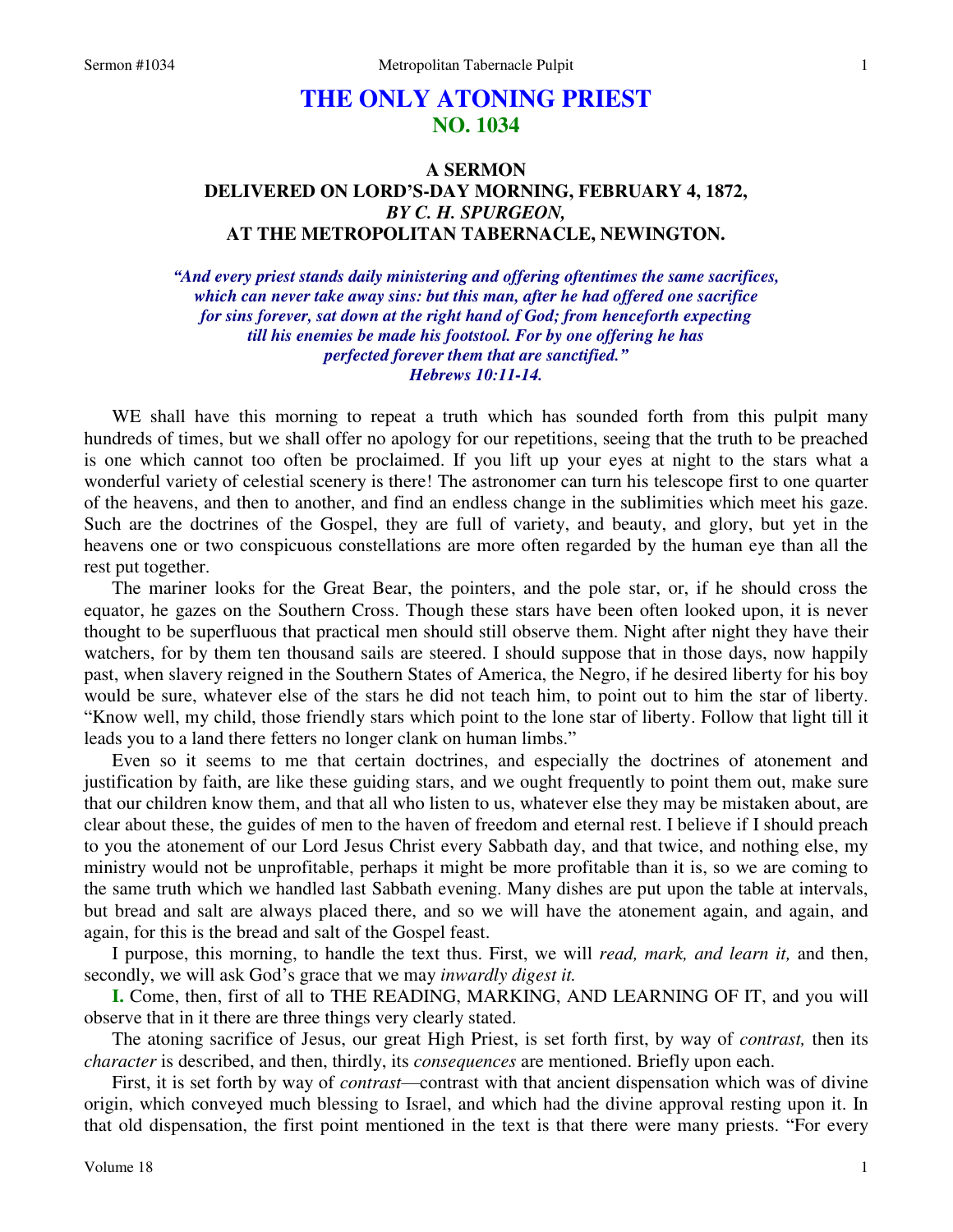priest stands"—implying that there were several. There were many priests at the same time—the sacrifices of the temple were too numerous to have been all of them performed by one man, all the descendants of Aaron were set apart to this work, and even then they required the aid of the Levites in certain inferior duties. And as there were many priests at one time, so there were many in succession. As a priest died, he was succeeded by his sons. By reason of infirmity, they were not able to continue in their office even through the whole of their lifetime, there was a certain period at which they were commanded to surrender their office to younger men. By reason of mortality the priesthood was perpetually changing, one high priest died, and was succeeded by another.

Now the reason for the existence of many priests was this, that no one priest had accomplished the work of expiation. The good man has gone to his fathers and offered up the last of the morning lambs but the morning lambs must still be offered. The high priest is dead, and there shall be no more opportunity for him to enter into that which is within the veil, but there must be a new high priest appointed, for the work is not finished. There were many priests, and as one generation passed away, another inherited the mitre. Now, herein is the glory of Christ that He is but one, and to this our attention is called by the apostle, that whereas there were many priests, and the sacrifices were hereby proved to be incomplete, since others had to take up the work, here is but one priest forever, and He has finished His work, and therefore sits down at the right hand of God.

In further contrast, we observe that as there were many priests, so there were many sacrifices for sins. The sacrifice was offered once, but sin was not put away, and therefore had to be offered again. The great day of atonement came every year, wherein sin was afresh brought to remembrance. There was a day of atonement last year, but the people are unforgiven, and there must be a day of atonement this year;, and when that day is over and the priest has come forth in his holy and beautiful apparel, with the breastplate gleaming in the light of God, Israel may rejoice for awhile, but there is one thought that will sadden her, there must be an atonement day next year, for sin still remains upon Israel, notwithstanding all that the house of Aaron can do by all their sacrifices.

Yes, and moreover, remembrance of sin was of necessity made every day. There was the lamb for the morning, the innocent victim was slaughtered and burned, but the morning sacrifice did not put away the day's sin, for as the sun began to descend in the west another victim must be brought, and so on each morning and each night, victim, victim, victim, sacrifice, sacrifice, sacrifice, because the expiation was always incomplete. But our blessed Lord, "the Lamb of God that takes away the sins of the world," was sacrificed but once, and that one sacrifice has completed His expiatory work. In very truth His was a sacrifice of nobler name and richer blood than theirs.

Follow the contrast a little further, and observe the apostle's assertion that the repeated sacrifices of the law could never take away sin. Those must have been strangely blind who thought they could. How could the blood of bulls and of goats put away sin? What conceivable connection can there be, except in symbol, between the death pangs of a beast and the sin of a man before God? The principle of substitution was by the legal sacrifices clearly set forth, but that was all, those offerings did not and could not provide the actual substitute. The principle of vicarious sacrifice they plainly unfolded, but they provided no real sin-offering. How could they? Where but in the Christ of God could a propitiation be found? Where else is there one who could in our nature make recompense to the injured law of God?

You will observe, dear brethren, that the words used in the text are these, "Can never take away sins." The word is, "Can never strip off sin." As if our sins were like filthy garments—the vestures of our disgrace—these could not be taken from us by the daily ministering of priests. There was no power in their sacrifices to remove the polluted coverings. Yet the priests were very diligent, for "every priest stands" in the posture of activity, and they were persevering too, for "Every priest stands daily." They were obedient too, for they did not offer sacrifices according to their own devices, but as the text says, "The same sacrifices"—that is to say, such as were ordained of God. The priests were both diligent, constant, and obedient, and the principle of the truth was in their offerings—viz., the doctrine of

2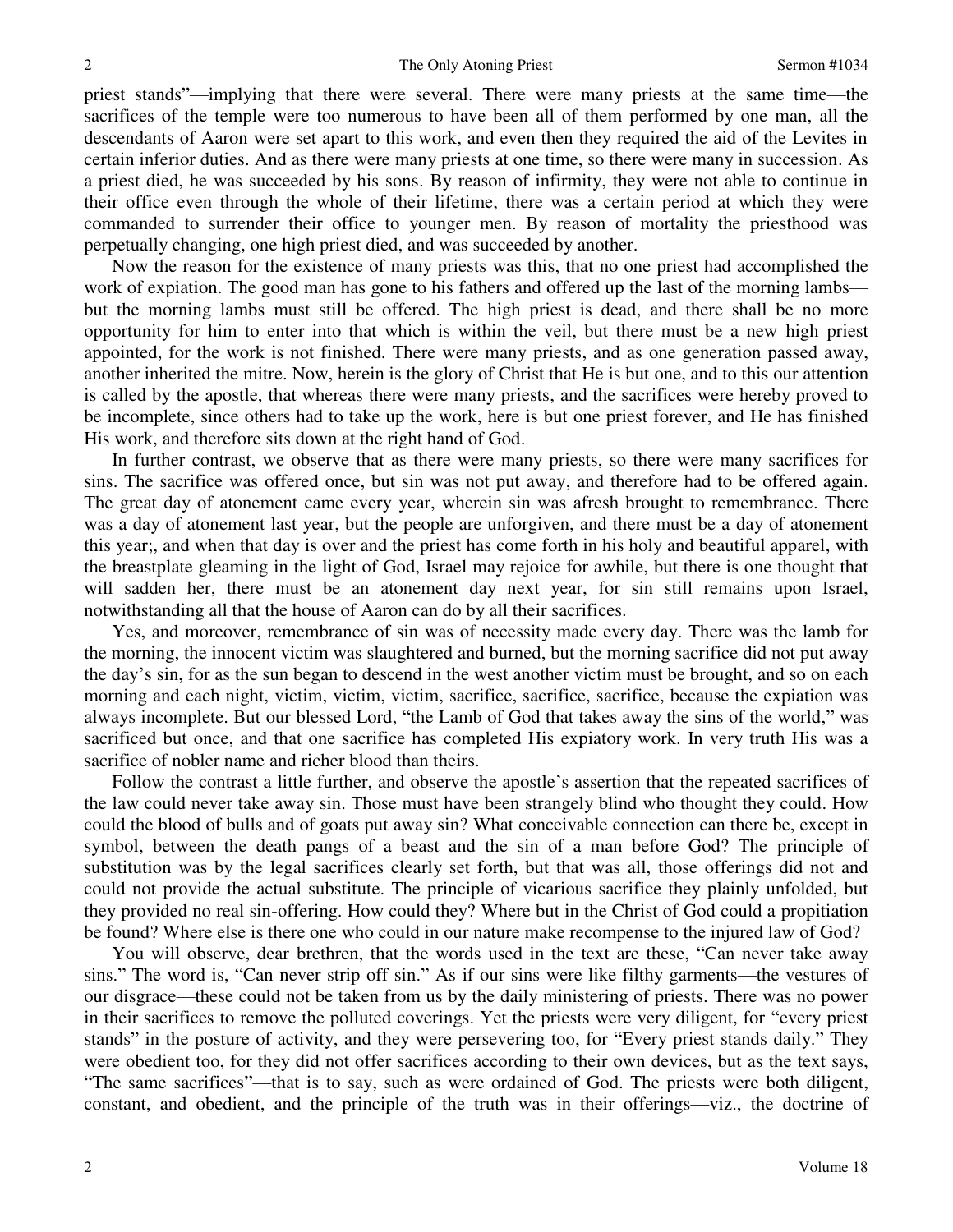substitution, yet sin still remained upon the consciences of the offerers, and none of them were made perfect.

Mark well one inference from this. If the sacrifices were presented reverently and perpetually, according to God's own command, and were presented by men about whose priesthood there could be no manner of question—for they had received it indisputably of the Lord—if these offerings were of no service to the taking away of sin, it is clear enough that the offerings of so-called priests in these modern times cannot have any efficacy. Here is a priesthood, certainly appointed of God, offering victims ordained by divine order, and yet their service does not put away sin. How much less, then, can it be wise to trust in doubtful priests, who present sacrifices unwarranted by the Word of God? Their descent cannot be proved, their title is a forgery, their pretensions of one sect are ridiculed by another, they are all alike deceivers, have done with them and rest alone in Jesus, the apostle and High Priest of our profession.

If Jerusalem has no sacrifice in all her flocks, what use can it be to look to Rome? If Aaron's seed cannot put away sin, to what end shall we look to the shavelings of Antichrist?

Following the apostle's words, we come to *the character* of our Lord's sacrifice, and we perceive, in reading, that His priesthood was personal, and entirely within Himself. There is but one true atoning priest. The twelfth verse says, "this man." The word "man" is not in the original, it is "this," "this priest," if you will, "this man," if you please, but its vagueness may make us think that the apostle scarcely knew what to say. You see the stars and the moon in their brightness, but suddenly they are all eclipsed and lost in a superior light. What can this glory be which has paled their fires? It is the sun rising in his strength.

So, while we are beholding the priesthood of Aaron with all its excellence, it suddenly ceases to shine because of the glory which excels the radiant presence of one, for whom, like heaven's manna, it is not easy to find one fully descriptive name. Shall we call Him, "man"? Blessed be His name, He is so, our near kinsman, the "Son of Man." Shall we call Him "priest"? He is so. Blessed be His name, He is the true Melchisedec. Shall we call Him "God"? Well may we do so, for He counts it not robbery to be equal with God. But this one divinely mysterious person—this unique and solitary High Priest, accomplishes what the many priests of Aaron's race could not compass. They were weak, but He is allsufficient. He has wrought out eternal redemption, and made an end of sin.

Note well, that none stand with Him at the altar! None is appointed to aid Him; neither before Him nor after Him is there one to share His Office; He is without father, without mother, without predecessor, and without successor; He stands alone, and by Himself, this Glorious One who looked and there was no man, and therefore His own arm brought Salvation! He trod the winepress alone, and of the people there was none with Him; Jesus, the sole sacrificing Priest of our profession has completed what the long line of the Levitical priesthood must have left forever incomplete.

And we are told further, by the apostle that as there was but one priest, so there was only one sacrifice. He "offered one sacrifice for sins." He himself was the sacrifice, His body the altar, Himself the priest, Himself also the victim. On Calvary's tree He presented Himself a substitute for human guilt, and there He bore the crushing weight of JEHOVAH'S wrath in His own body, on the behalf of all His people. On Him their sins were laid, and He was numbered with the transgressors, and there He, in their stead, suffered what was due to the righteousness of God, and made atonement to divine justice for the sins of His people. This was done, not by many offerings, but by one sacrifice, and that one alone. Jesus offered no other sacrifice, He had never made one before, nor since, nor will He present another sacrifice in the future. His sin offering is one.

The text adds further that, as there was but one sacrifice, so it was but once offered forever, or, as the tenth verse puts it, "Once for all." Christ was once offered to bear the sins of many." There is in the Scriptures no such idea as that of Christ perpetually offering Himself, it is a childish invention of superstition. We are expressly told that He offered Himself *"once."* Under the law the lamb was offered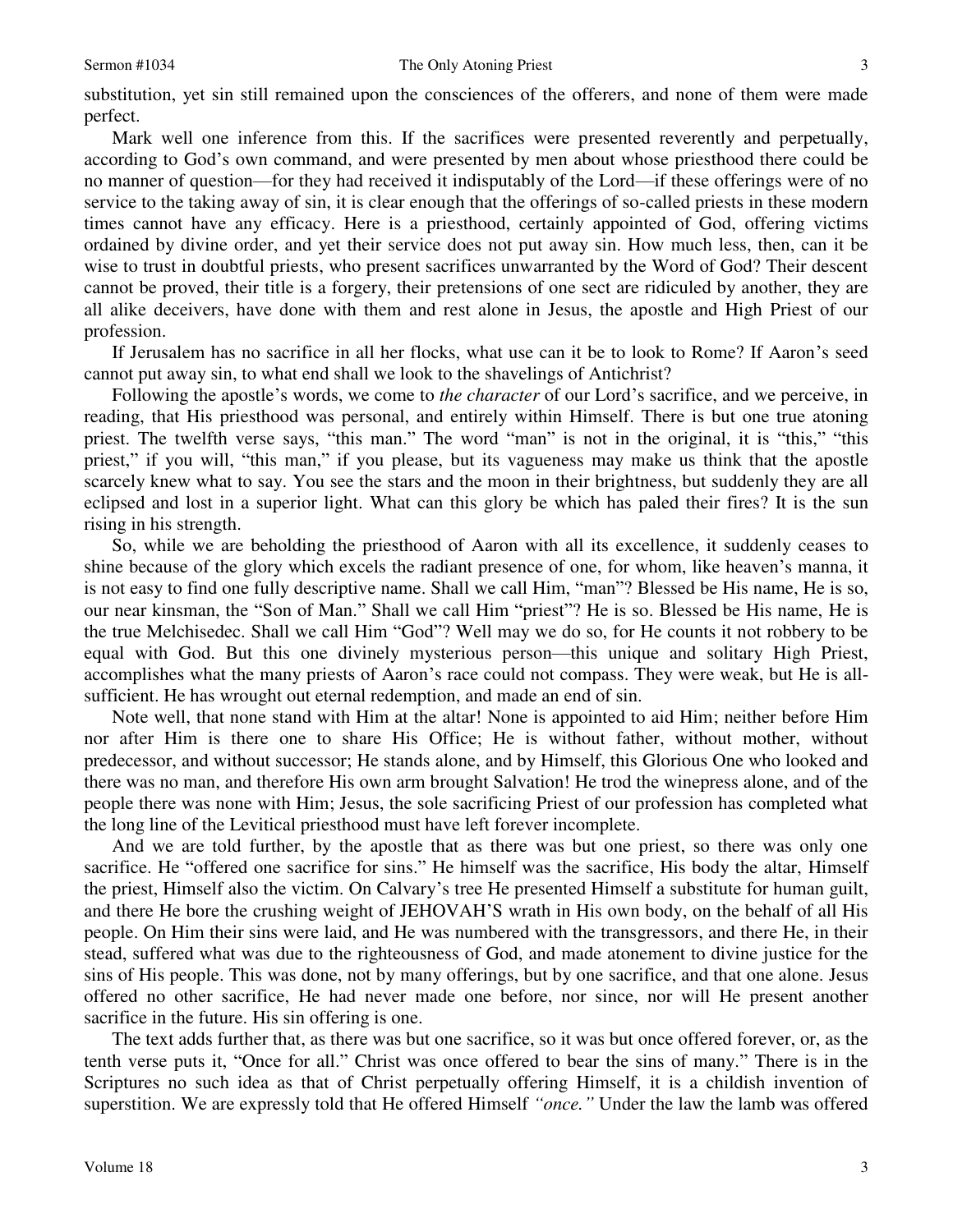many times, the same sacrifices were repeated, but our Lord exclaimed, "It is finished," and concluded all His sacrificing works. He "offered one sacrifice for sins forever."

I do not know how your Bibles happen to be marked as to the comma in the passage, mine, now before me, reads thus—"After he had offered one sacrifice for sins forever*,* sat down," but that which I use at home is marked in the other way—"After he had offered one sacrifice for sins, forever sat down." We do not quite know where the comma should be, some of the best scholars maintain that it should be joined to the preceding words, others that it belongs to the succeeding. It does not involve any point of doctrine, and it may be read whichever way you please, without error. I think, however, the preponderating testimony is in favor of its being read, "He offered one sacrifice for sins forever," at any rate those words express a great and precious truth.

Look back as far as you can, there was no sacrifice for sins except the "lamb slain from before the foundation of the world," look on as far as you will, till this present dispensation shall have completed its circle, and men shall have passed the judgment seat, and you shall find no atonement for sin except this one—it stands alone, shining as a lone star, or a solitary rock in the midst of a raging sea. The propitiation which God has set forth was and ever must be one. The Lord Jesus offered Himself once, once only, once only forever, there is no other atoning priest, no other sacrifice, and there is no repetition of that one sacrifice.

Now we go on to notice *the results* of Christ's one offering, which are, in the text, described as threefold—towards *Himself,* His *enemies,* and His *people*.

Towards *Himself:* After He had offered one sacrifice for sins He forever sat down at the right hand of God. Every priest, under the old dispensation, stood, but this man sat down, and the posture is very instructive. The typical priests stood because there was work to do, still must they present their sacrifices, but our Lord sits down because there is no more sacrificial work to do, atonement is complete, He has finished His task. There were no seats in the tabernacle. Observe the Levitical descriptions and you will see that there were no resting places for the priests in the holy place. Not only were none allowed to sit, but there was nothing whatever to sit upon. According to the rabbis, the king might sit in the holy places, and perhaps, David did sit there, if so, he was a striking type of Christ sitting as King. A priest never sat in the tabernacle, he was under a dispensation which did not afford rest, and was not intended to give it, a covenant of works which gives the soul no repose. Jesus sits in the holy of holies, and herein we see that His work is finished.

There is more teaching in the passage. He "sat down," this shows that He took possession of the holy place. Under the law, when the priest had done his work, what did he do? He went home. Neither the temple nor the tabernacle was his home. If you had asked a priest, "Where dwell you?" he would have said, "Among the tribe of Levi yonder I have my abode." But this man, when He had finished His work, sat down in the holy place because He was at home, not a servant only but a son, yea, and Lord of the whole house, and therefore, He took His own seat therein by right. It is a joyful truth that He did this representatively, to show us that while the law gave no permanent possession, and could not establish the seed of Israel in possession of sacred privileges, the Gospel gives us an abiding place amongst the children of God, who dwell in His house forever.

The apostle tells us where this seat of Christ was. He says, He "sat down at the right hand of God." This indicates the highest glory possible, our poet calls it—

## *"The highest place that heaven affords."*

 There was no nobler position, or Jesus should have had it. Note the remark of this same apostle in the first chapter of this epistle, "Unto which of the angels said he at any time, sit you at my right hand?" Angels do not sit at the right hand of God, they are constantly in the place of service, and therefore they stand ready to fly on their Master's command, but Jesus sits in the highest seat as Lord over His own house, clothed with honor and dignity, enthroned in the place of favor at the right hand of God. Sitting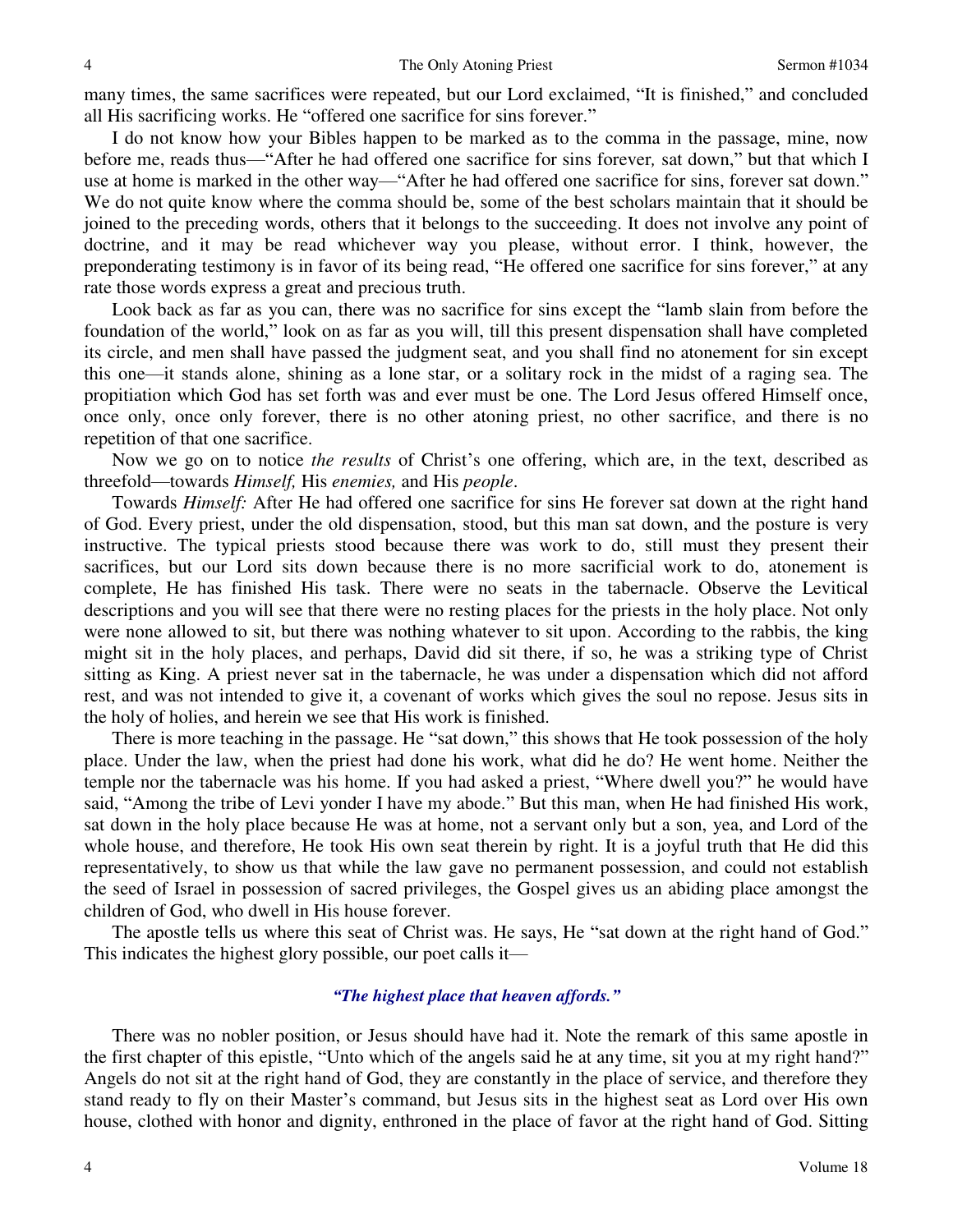#### Sermon #1034 The Only Atoning Priest

there He is to be viewed as clothed with everlasting power, "able to save unto the uttermost them that come unto God by Him." "Exalted to be a Prince and a Savior to give repentance unto Israel, and remission of sins," no more the "despised and rejected, the Man of Sorrows, and acquainted with grief," no more in weakness and dishonor taken out to die, He sits as a King upon His throne, distributing royal bounties, coequal with JEHOVAH Himself. As King of kings, Jesus Christ is exalted at the right hand of the Father. So much with regard to the result of the Redeemer's passion in reference to Himself.

Now, observe carefully the result of His offering with regard to *His enemies*. He sits there "expecting till they be made His footstool." They are crushed already, sin which is the sting of death has been removed, and the law which was the strength of sin has been satisfied. Sin being put away by Christ's death, He has effectually broken the jaw teeth of all His enemies. When Jesus Christ offered Himself unto God He fulfilled that ancient promise, "The seed of the woman shall bruise the serpent's head." Christ has set His foot upon the old dragon's head, and crushed out his power.

Still, however, a feeble fight is kept up, feeble, I say, for so it is to Christ, though to us it seems vigorous. Sin and Satan within us, and all Christ's enemies outside us, including death itself, are vainly raging against the Christ of God, for every day they are being put beneath His feet, every day, as the battle rages the victory turns unto the enthroned Christ. In us I trust sin has been put beneath Christ's feet, in thousands of others it shall yet be so. Jesus upon the throne expects the growth of that victory till all His enemies shall be utterly and ignominiously beaten. "O long expected day, begin!" Father, fulfill Your Son's expectations, for Your saints expect it in Him. Let the time come when every enemy shall be beneath His feet.

We will not tarry, however, on that, but close this exposition of the words of the text by noticing the effect of Christ's death upon *His own people.* We are informed that He has "perfected" them. What a glorious word! Those for whom Christ has died were perfected by His death. It does not mean that He made them perfect in character, so that they are no longer sinners, but that He made those for whom He died perfectly free from the guilt of sin. When Christ took their sins upon Himself, sin remained no longer upon them, for it could not be in two places at one and the same time, if it was on Christ it was not upon them, they were acquitted at the bar of God when Christ was, on their behalf, "numbered with the transgressors." When Jesus suffered the penalty due to His people's sins to the last jot and tittle, then their sins ceased to be, and the covenant was fulfilled, "Their sins and iniquities will I remember no more forever." There was a clean sweep made of sin, "He has finished transgression, and made an end of sin," and that for all His people. They want no other washing, no further purging, as far as pardon of sin and acceptance with God in the matter of justification are concerned, for they are all perfected by His sacrifice.

His people are described in the text as "them that are sanctified," and you must beware of misunderstanding that word as though it meant those who are made perfectly holy in character. The word implies an inward work of grace, but it means a great deal more. The passage should be read "He has perfected forever them that are being sanctified," for it is in the present in the Greek. The text is not to be made to say that those who are perfectly sanctified are perfected, that would be a commonplace, self-evident truth, but the great High Priest perfected forever those who are being sanctified.

Now, sanctification means, primarily, the setting apart of a people by God to be holy to Himself. Election is sanctification virtually, all God's people were sanctified—set apart and made holy to the Lord—in the eternal purpose and sovereign decree or ever the earth was. Christ has by His death perfected all who were sanctified or set apart in election.

This purpose of sanctification is carried out further when those set apart are called out by grace. When effectual grace separates men from the world by conversion and regeneration, then they become, in another sense, the sanctified, they are set apart even as Christ set apart Himself, dedicated to God's service, and separated from sinners. As the work which began at regeneration is continued and carried on in them, they are in another aspect sanctified, they are realizing in themselves that sanctification or dedication to God, which was theirs from before the foundation of the world. The text relates not only to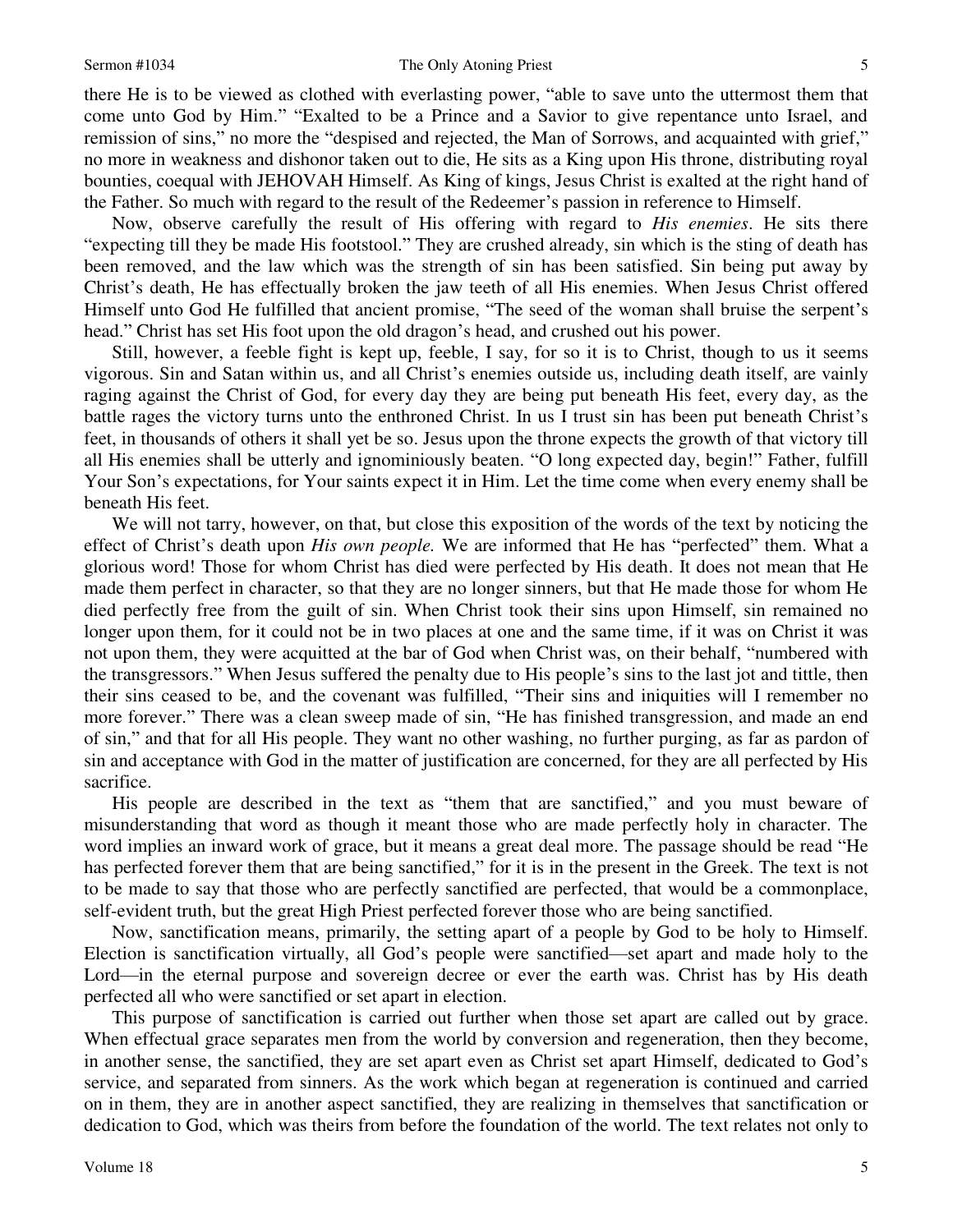those in heaven who are perfectly sanctified, but it relates to all who were set apart in the purposes of grace, that as far as their pardon and justification are concerned, Christ perfected them forever when He offered up Himself without spot unto God.

**II.** We have thus studied the interpretation of the words, reading, marking, and learning them. Now, I ask your earnest attention while we try to DIGEST THESE TRUTHS.

It is in the digestion that the real nutriment shall come to our hearts.

All you who desire eternal life lend me your ears, for this matter concerns you—observe that the whole business of this passage concerns sinners. The verse speaks about the Jewish priests who offered sacrifices for sins, and then it further speaks concerning Christ Jesus who has put away sin. O you guilty, the Gospel is meant for you. If there are any of you who are innocent and pure, and without spot, for you I have no words of consolation, but oh, you sinners, the Gospel is for you, for you the priesthood and the substitution of Jesus, for you His death on earth, for you His reign and power in heaven. This fact ought to encourage every trembling conscience. Are any of you saying, "Ah, I shall never be saved, I am so guilty"? Believe not that lie of Satan. "The Son of Man has come to seek and to save that which was lost." The Gospel has for its special aim and intent the putting away of sin, and therefore it is suitable to your case.

Hearken, then further to me. See in the text the position out of which you should labor to escape. It is the position of those who stand daily ministering, and daily offering sacrifices which can never put away sin. You are seeking mercy and I know what you are doing, you are going about to establish a righteousness of your own. You thought, "I will pray very regularly,"—you have done so for months, but prayers can never put away sin. What is there in prayer itself that can have merit in it to make atonement for sin?

You have read the Scriptures regularly, for which I am most glad, but this you always ought to have done, and if you now do it most commendably, in what way will that put away sin? "Ah, but I have been a regular attendant at a place of worship." It is well you should, for "faith comes by hearing," but I see no connection between the mere fact of your sitting in a place of worship and the putting away of sin, you know it has not eased your conscience yet, but has even increased your sense of sin.

Perhaps some of you have for years been trying to save yourselves, and you have gotten no further, you feel as if you were further off than you ever were. "Wherefore do you spend your money for that which is not bread and your labor for that which profits not?" Why stand you daily at the altar offering that which can never put away sin? It would be infinitely wiser to flee to the sacrifice which can atone.

Now, follow the text, and oh, may it come into your very soul, for its practical teaching is that the one sole objective of faith for the pardon of sin, is the man, the priest, Christ Jesus. "This man," says the apostle, "offered one sacrifice for sins forever." If you would have peace of heart, you must get it only from this one glorious person, the Christ of God.

I tell you solemnly, you will damn yourself by your prayers, and your tears, and your repentings, and your church goings, and your chapel goings, as easily as by blasphemy and fornication, if you trust in them, for if you make a savior and an idol of your best works, they are accursed. Though your idol be of purest gold, it is as much an abomination unto the living God as if you had made it of filth. There must be no looking anywhere but to Jesus, not in any measure or degree. He who looks partly to Jesus, and partly to himself, looks not to Christ at all.

If a man shall put one foot upon the land and the other on the sea—the foot that is on the land will not avail him, and he must certainly fall, because his other standing place is weak. If a chain be made strong enough to bear huge weights in every portion except one link, yet as we all know its strength is not to be measured by the stronger portions, but by the weak link, and if you have one weak link in your hope, if you are resting in anything you are or hope to be, or can do or feel, that one weak link will snap and ruin you forever—

> *"None but Jesus, none but Jesus, Can do helpless sinners good."*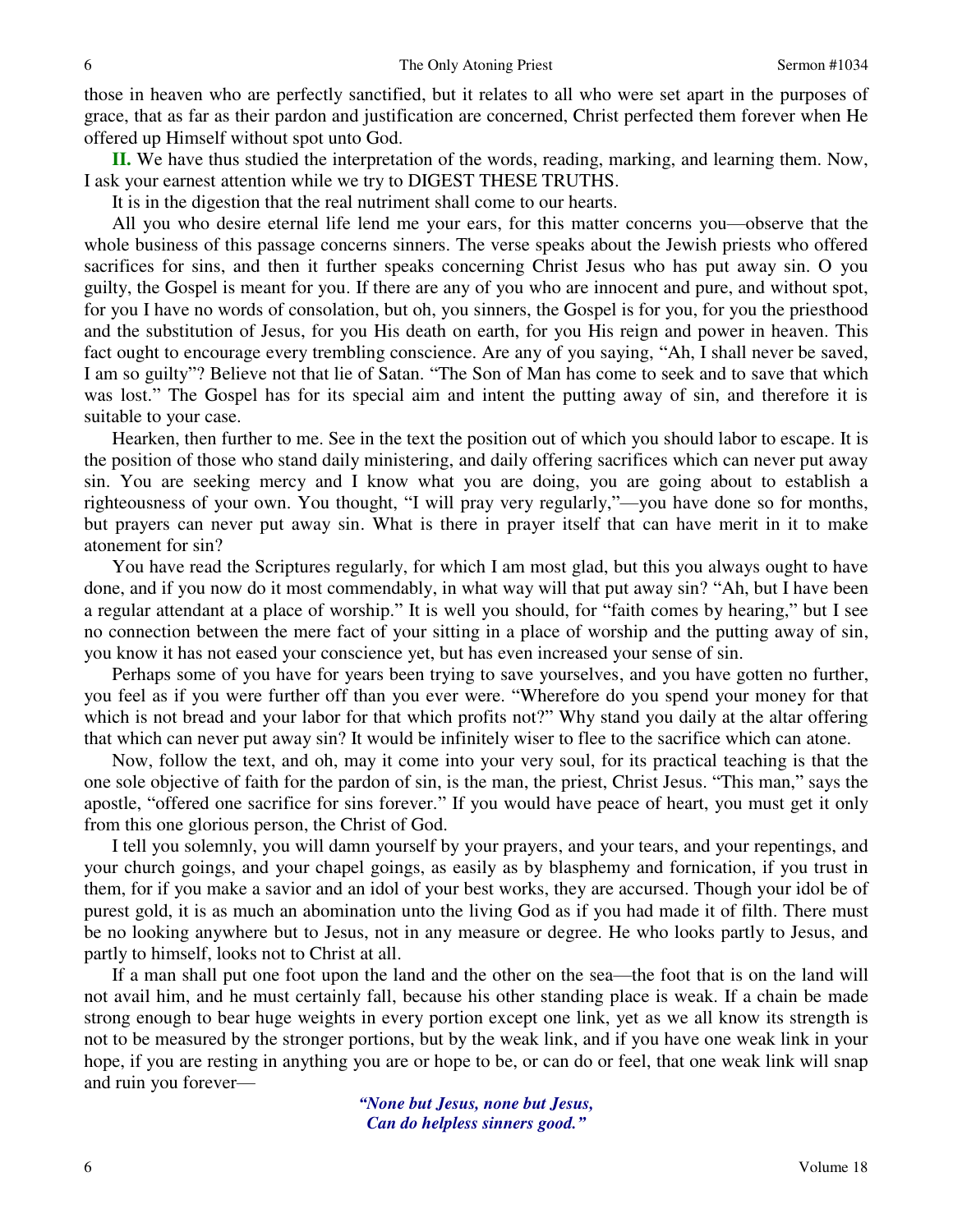From top to bottom, from foundation to pinnacle, our hopes must be in the work of Jesus, and we must trust in Him alone, or else we shall build in vain. "Other foundation can no man lay than that which is laid." Other hope beneath the skies there is none. O soul, learn the uselessness of looking to anything but Christ, but be you assured of this, if you will look to Him, and to Him alone, He will put away your sin, nay, He has done it by the sacrifice of Himself.

Furthermore, here is another thought—I would that you would drink it in as Gideon's fleece drank in the dew—it is this, the efficacy of the atonement of Christ for sin is as great today as ever it was. He "offered one sacrifice for sins," for what? for a thousand years? No! But the text says *"forever!"* forever!—

> *"The dying thief rejoiced to see, That fountain in his day, And there may I, though vile as he, Wash all my sins away.*

*Dear dying Lamb, Thy precious blood, Shall never loose its power; Till all the ransomed church of God, Be saved to sin no more."*

"One sacrifice for sins forever." The devil tells you it is of no use for you to believe in Christ, there is not efficacy for you, you have sinned away your day of grace, tell him he is a liar, Christ has offered one sacrifice for sins *forever,* and while a man lives beneath the covenant of mercy, where the Gospel is sounded in his ears, there is efficacy in the atonement forever. The atoning sacrifice has no limit in its merit, the salvation of some has not drained it of even the smallest degree of its power. As the sunlight, though it be seen by millions of eyes, is as bright as ever it was, so is it with Jesus. Perhaps the sun's fires may grow dull, and become dimmed in the course of ages, but it is certain that the eternal fount of mercy, the Sun of Righteousness, will never fail. He will continue to flood His people with the golden sunlight of His forgiving grace. He has made one sacrifice for sins forever. I will come to Him then. He is able to save me—He is able to save me even though I were a sinner of seventy years of age. I will come to Him, I will rest in Him—in Him alone. Oh, believe me, if you do this you have eternal life living in you.

A further thought. The text leads me to say to you that it is utterly hopeless, if you desire salvation, for you to expect Jesus Christ to do anything more than He has already done. Many are waiting for a something, but they scarcely know what. Now Jesus, when He died and went to heaven, perfected forever all His work, and if you do not believe today in what He has done, there will be no surer grounds for belief tomorrow. If faith is difficult to me today, I must not expect that I shall have any more evidence, or that there will be any more truth for me to rely upon, if I live another twenty years. God has set forth Christ for you as guilty sinners to rest on, and if that is not enough for you, what more would you have?

Christ has offered Himself, and died and suffered in our stead, and gone into His glory, and if you cannot depend upon Him, what more would you have Him do? Shall He come and die again? You have rejected Him once, you would reject Him though He died twice. But that cannot be done, there is enough in His sacrifice to answer all the purposes of mercy, and if you sin willfully by rejecting Him, "there remains no more sacrifice for sin, but a fearful looking for of judgment and of fiery indignation." This is the point, all the atonement that could save me in ten years' time is here now, all that I can ever rely upon if I postpone all thoughts of faith, all is here already.

There will be no improvement in Christ. He has perfected His work. Oh, poor troubled soul, rest you on Him now. While I put these words, as it were, into your mouths, how I wish I could put them into your hearts! How foolish you are who are looking for signs and wonders or else you will not believe. May the Spirit of God show you that Jesus is now able and willing to save you, and that all you have to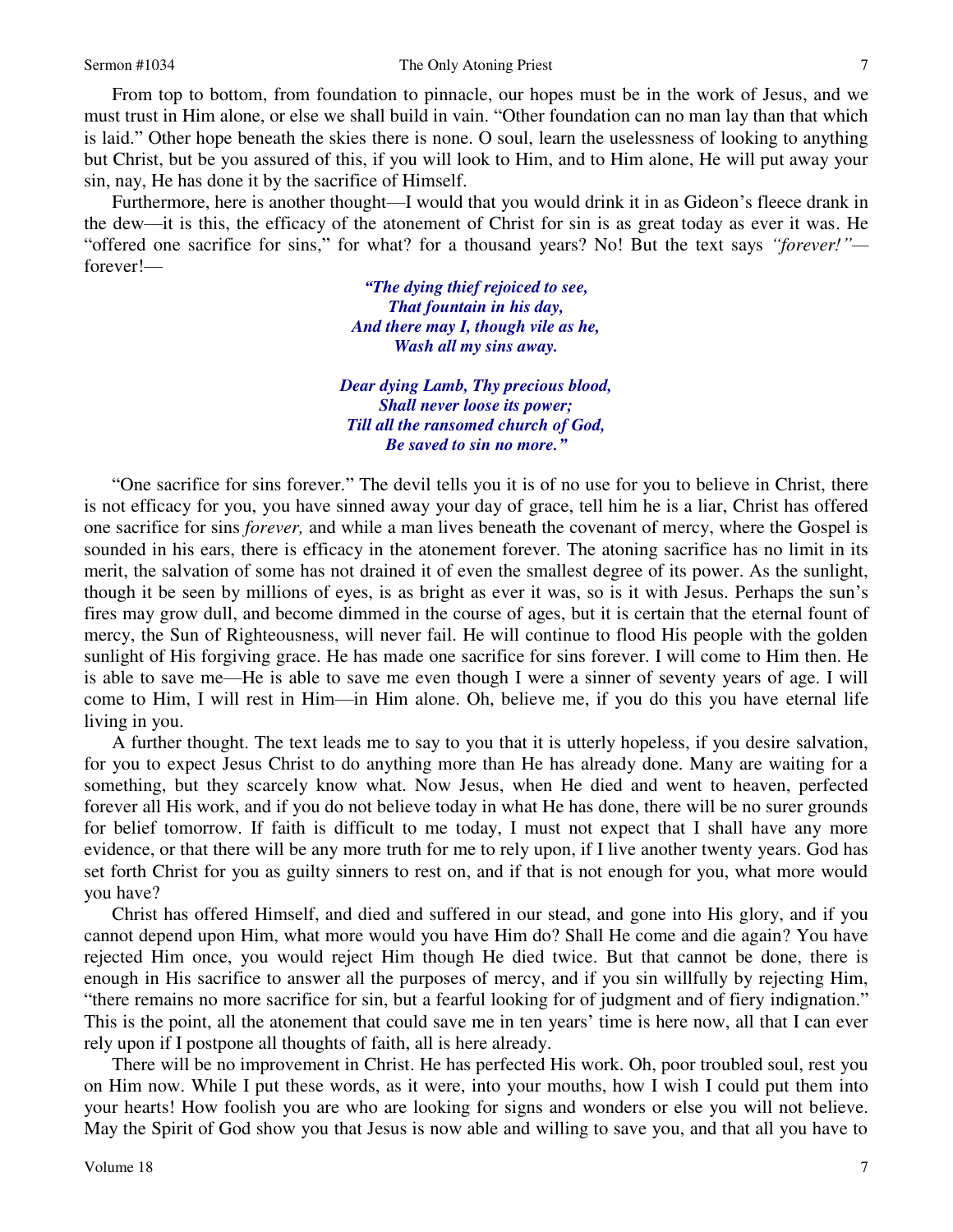do is to take what He has done, and simply trust Him, and you shall be saved this morning, completely saved, perfected through His one sacrifice. There remains no more to be done by the Redeemer. He sits down, and He will not rise for any further sacrifice. He has finished His atonement, and perfected those He means to save, and if you believe not in Him, there remains no more sacrifice for sins.

Yet, again, I need you, dearly beloved brethren, to gather from the text before us the true posture of every believer in Christ*.* "This man, after He had offered one sacrifice for sins forever, sat down." If I am a believer that is my posture, if you are a believer that is yours—you are to sit down. Under the law there was no sitting down. Even at the passover the Israelites stood with their loins girt and their staves in their hands. There was no sitting down. It is only at the Gospel supper that our proper posture is that of recumbency, reclining, or sitting down, because our warfare is accomplished. They that have believed have entered into rest. Jesus has given us rest, we are not traversing the wilderness, we are come unto Mount Zion, unto the glorious assembly of the church of the firstborn whose names are written in heaven. Our justifying work is finished, finished by Christ. Sit down Christian, sit down and rest in your Lord. There is much to be done as to fighting your sins, and much to be done for Christ in the world, but so far as justification and forgiveness are concerned, rest is your proper place, peace in Christ Jesus your lawful portion.

Your position is also to be one of expectancy. Christ, when He sits down, expects His enemies to be made His footstool. Expect, O believer, the time when you shall be rid of all sin. Fight manfully against your inbred corruptions, struggle against sin as you see it in the outside world, and expect every day with holy faith that you shall get the victory. As Christ sits there expecting, He has raised us up together and made us sit together in the heavenly places in Himself, and we will sit there and look down upon this erring world, and expect the time when all evil shall be beneath our feet as it is beneath His.

Meanwhile, our posture is, once again, that of those who are perfected in Christ Jesus. How I wish that we could all realize this, and live in the power of it. If I am, indeed, a believer, I have nothing whatever to do in order to put away the guilt of my sins. I have much to do by faith to overcome the power of sin in me, and to seek after holiness, but so far as the guilt of transgression is concerned, Jesus Christ's one offering has perfected all His people, there is not a sin remaining upon them, nor a trace of sin, they are "without spot, or wrinkle, or any such thing," before God's sight they are perfectly lovely, they are not somewhat beautiful, but they are altogether lovely in Christ, they are accepted not in part but altogether "accepted in the Beloved."

When I get upon this strain, words are quite inadequate to express the emotions of my soul. This truth might well make David dance before the ark of the Lord—to think that though black in ourselves, we are comely in Christ, though like the smoke-dried tents of Kedar we are foul, yet clothed in our Savior's beauties we are like the curtains of Solomon for glory. The glory of the text is that we are perfected *forever,* not for tomorrow, and then suffered to fall from grace, not for the next twenty years, and then turned out of the covenant, but He has perfected *"forever"* those that are set apart. It is a work which abides like the worker Himself, and while Christ sits on the throne His people cannot die, while His work remains forever perfect, they are also forever perfect in Him.

Now, brethren, another practical point is this, that it becomes us to make the evidence of our interest in this gracious work more and clearer to others. The text says, "Has perfected them that are sanctified," or set apart as holy unto God. We must be more and more set apart every day, we must labor after holiness, this must be our objective, not in order that we may be saved, for we are saved already, but in order that by others it may be clearly seen that we are saved, and they seeing our good works may glorify our Father which is in heaven. If I have in myself no measure of holiness, how shall I be recognized as belonging to Christ? Is it not foolish presumption to say, "I am perfect in Christ," if still my soul lives in sin, and loves it? May the Lord, by His Spirit, lead us in the ways of holiness, and then, walking in the light as He is in the light, we shall have fellowship one with another, and the blood of Jesus Christ His Son shall cleanse us from all sin.